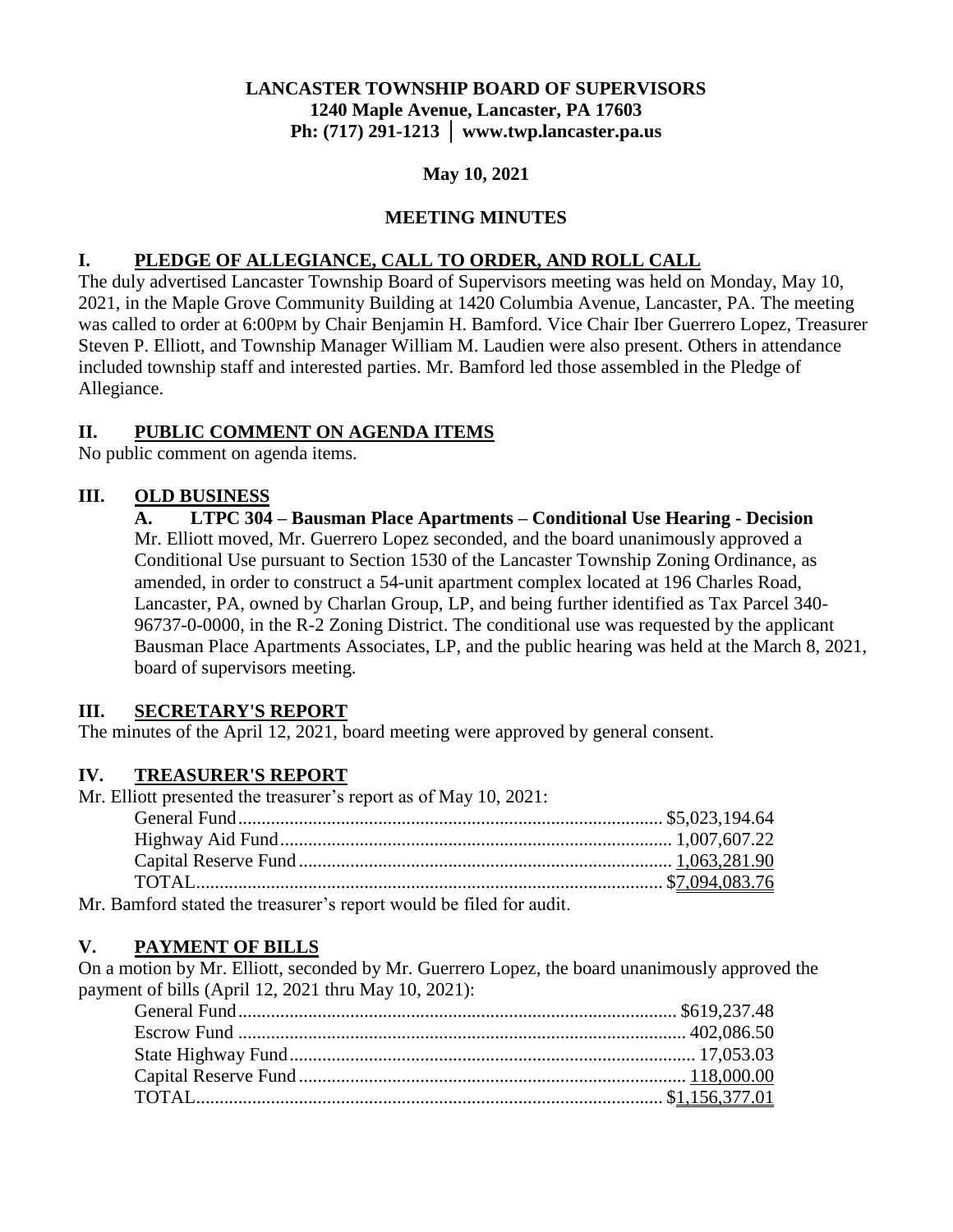# **VI. REPORTS**

- **A.** Lafayette Fire Company (east side): April 2021: 9 calls in Lancaster Township
- **B.** Lancaster Township Fire Department (west side): April 2021: 45 calls in total
- **C.** Police Report: April 2021: 64 Criminal Reports; 330 Calls for Service; 26 Arrests; 36 Crash Investigations; 117 Traffic Citations; 117 Traffic Warnings; 1 Overdose Incident
- **D.** Recycling Report: April 2021: 23%
- **E.** Sewer Reports: Available on the township website.
- $\triangleright$  Printed copies of all reports are available at the township office for a nominal fee and can be viewed/printed from the website.

### **WORKSHOP REPORTS**

The following departments presented updates to the board:

- Planning & Zoning
- Township Engineer
- Public Works
- Township Manager

# **VII. ANNOUNCEMENTS**

- **A.** May 17-20, 2021 Large Appliance/Tire Collection Week on regular collection day. **\$12 Blue** *tag required for each appliance.* \$2 Purple tag required for each standard vehicle/motorcycle tire. Tags can be purchased at the township office. Details on the collection can be found on the township website.
- **B.** Saturday, May 29, 2021 Woody Waste Facility closed (Memorial Day weekend)
- **C.** Monday, May 31, 2021 Memorial Day Holiday
	- Township Office and Woody Waste Facility closed
	- No trash/recycle collection. Collection will be on a one-day delay for the week.
- **D.** Monday, June 7, 2021, 6:30PM Historical Commission Meeting (via Zoom)
- **E.** Monday, June 14, 2021, 6:00PM—Board of Supervisors Meeting.

### **IX. PLANNING AND ZONING BUSINESS**

**A. LTPC 305 - 880 Hershey Avenue – Final Land Development Plan – Extension of Time** Mr. Guerrero Lopez moved, Mr. Elliott seconded, and the board unanimously acknowledged receipt of a letter dated May 1, 2021, from James Sanchez, Sanchez & Associates, Inc., allowing for a 180 day extension of time for the township's review of the final land development plan for 880 Hershey Avenue, Way of Jesus Academy.